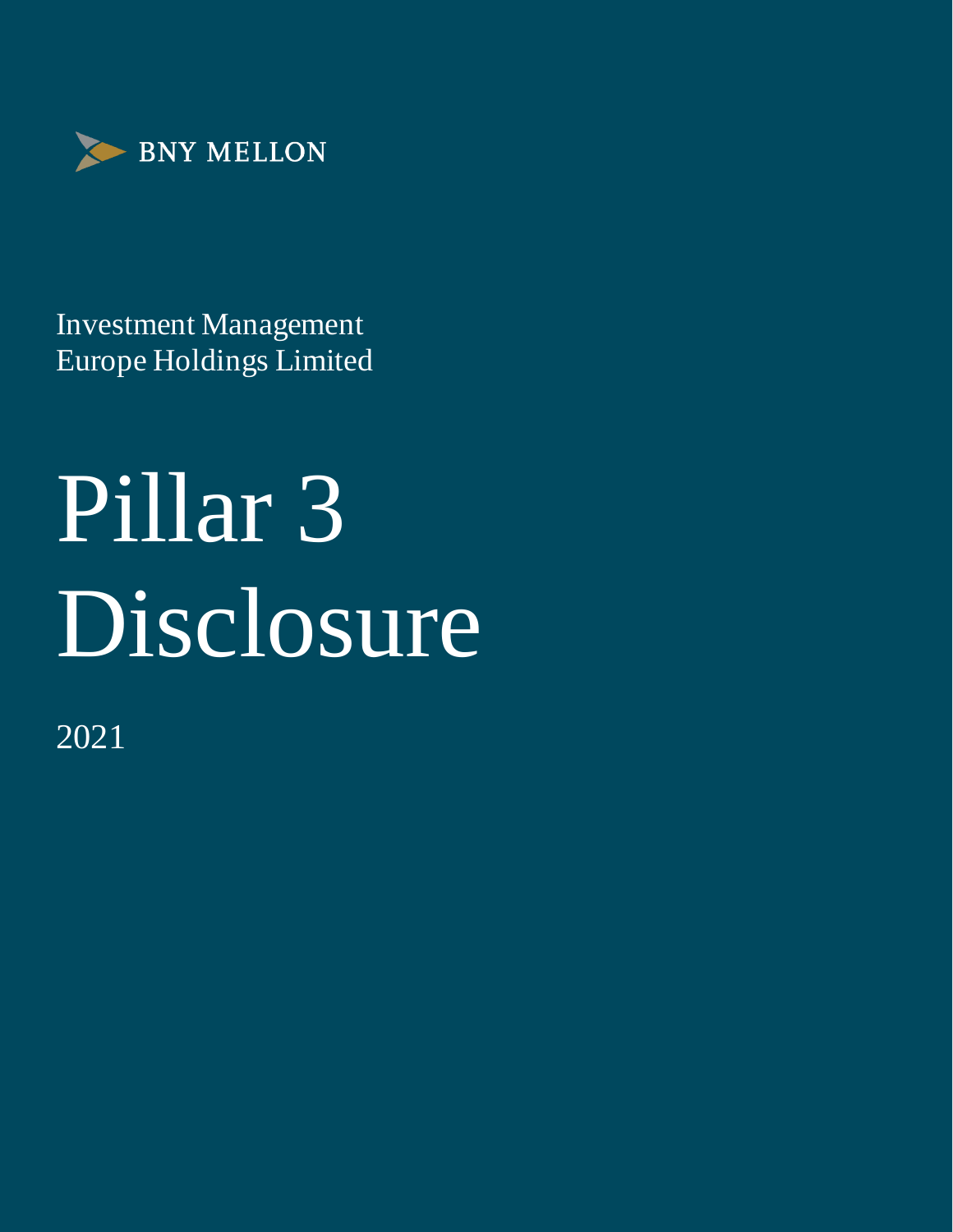# **Contents**

| 1                                                           |  |
|-------------------------------------------------------------|--|
| 1.1.                                                        |  |
| $\mathbf{2}$                                                |  |
| 2.1                                                         |  |
| 3                                                           |  |
| 3.1<br>3.2<br>3.3<br>3.4<br>3.5<br>3.6<br>3.7<br>3.8<br>3.9 |  |
| 4                                                           |  |
| 4.1<br>4.2<br>4.3<br>4.4<br>4.5<br>4.6<br>4.7               |  |
| 5                                                           |  |
| 5.1<br>5.2<br>5.3                                           |  |
| 6                                                           |  |
| 6.1<br>6.2<br>6.3<br>6.4<br>6.5<br>6.6<br>6.7               |  |
| 6.8                                                         |  |

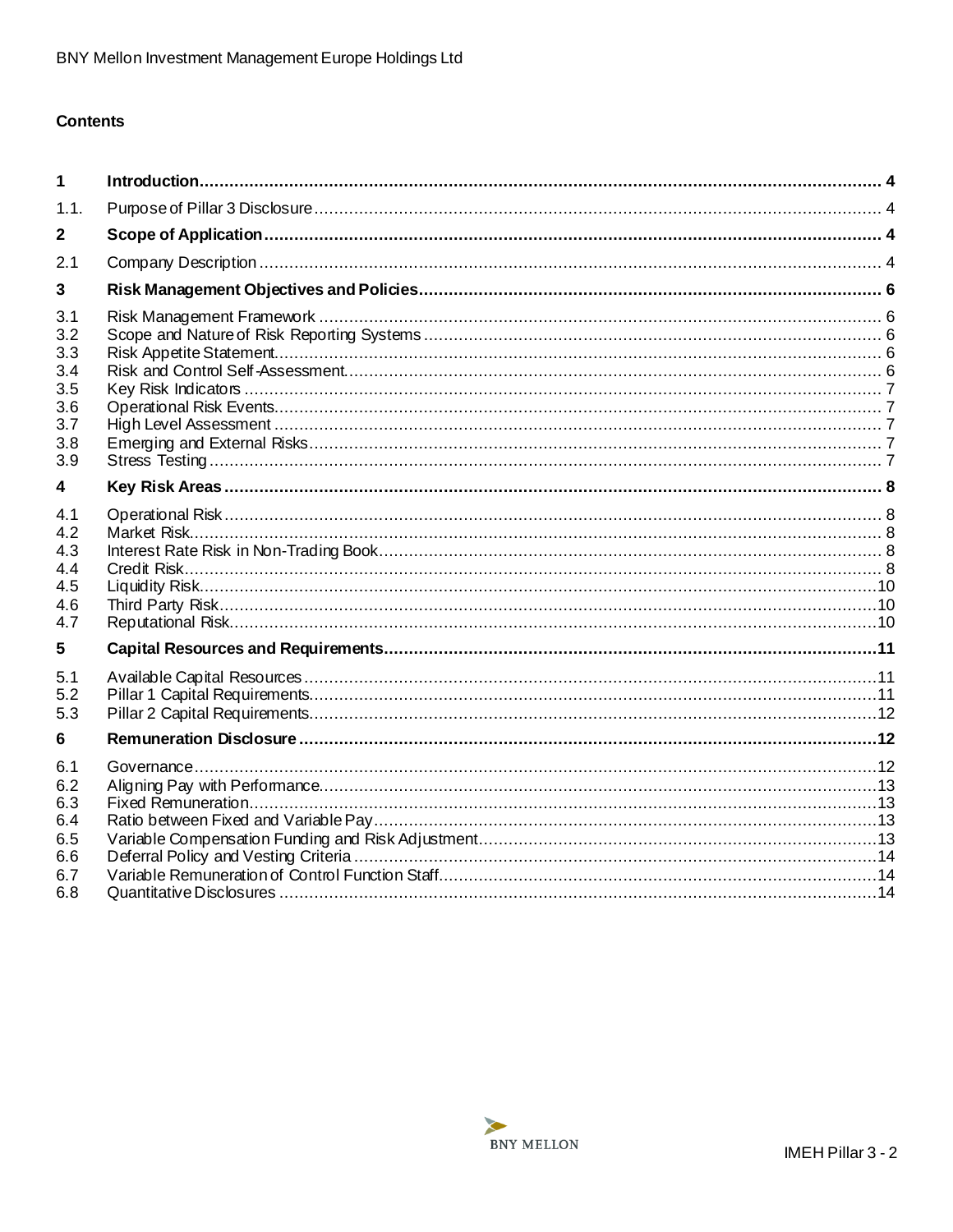# **Index of Tables**

| Table 8: Total Deferred Variable Remuneration for Code Staff Outstanding from Previous Years  15 |  |
|--------------------------------------------------------------------------------------------------|--|
|                                                                                                  |  |
|                                                                                                  |  |



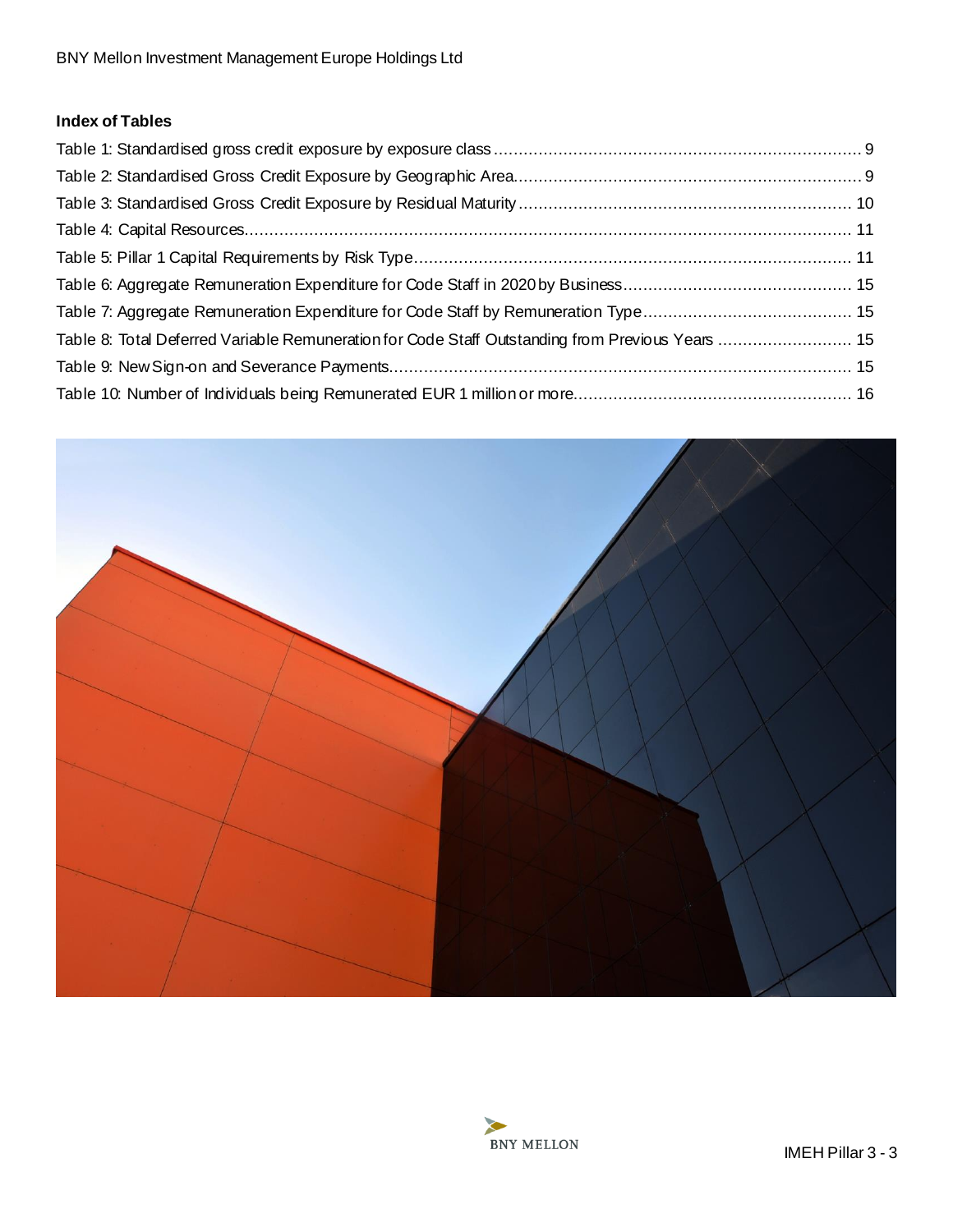# <span id="page-3-0"></span>**1 Introduction**

The Bank of New York Mellon (BNY Mellon) is a global investments company dedicated to helping its clients manage and service their financial assets throughout the investment lifecycle. Whether providing financial services for institutions, corporations or individual investors, BNY Mellon delivers informed investment management and investment services in 35 countries and more than 100 markets. As at December 31st 2020, BNY Mellon had \$41.1 trillion in assets under custody and/or administration, and \$2.21 trillion in assets under management.

This Pillar 3 disclosure relates to BNY Mellon Investment Management Europe Holdings Limited ('IMEH') – a holding company for BNY Mellon EMEA-based investment management firms - and is published in accordance with the requirements of the Financial Conduct Authority ('FCA') Prudential Sourcebook for Banks, Building Societies and Investment Firms, BIPRU 11 (Pillar 3).Financial Conduct Authority ('FCA') Prudential Sourcebook for Banks, Building Societies and Investment Firms, BIPRU 11 (Pillar 3). Pillar 3 disclosures are made in respect of the consolidation group headed by IMEH.

This disclosure is made annually and all information contained is as at December 31<sup>st</sup> 2020. The company will reassess the need to publish some or all of the disclosures more frequently than annually in light of any significant change to the relevant characteristics of its business including disclosure about capital resources and adequacy, and information about risk exposure and other items prone to rapid change.

This disclosure was approved for publication by the Board of Directors (hereafter the 'Board') on 09 August 2021 and published on The Bank of New York Mellon Corporation group website [\(www.bnymellon.com](http://www.bnymellon.com/investorrelations/filings/index.html)), in the section Investor Relations, Financial Reports, Other Regulatory.

#### <span id="page-3-1"></span>**1.1. Purpose of Pillar 3 Disclosure**

The EU Capital Requirements Directive (CRD) is the genus of the FCA's prudential rules and establishes a risk sensitive approach to capital management, which is comprised of three pillars:

**Pillar 1 - Minimum capital requirement:** Establishes rules for the calculation of minimum capital for credit risk, counterparty credit risk, market risk and operational risk and capital resources requirements

**Pillar 2 - Supervisory review process:** An internal discipline to evaluate the adequacy of the regulatory capital requirement under Pillar 1 and other non-Pillar 1 risks. This pillar requires the FCA to undertake a supervisory review to assess the robustness of IMEH's internal assessment and its capital requirements.

**Pillar 3 - Market discipline:** complements the other pillars and effects market discipline through public disclosure. Expanded disclosure about capital and risk enables interested parties to gauge the capital adequacy of individual financial institutions.

Wherever possible and relevant, the Board will ensure consistency between Pillar 3 disclosures, Pillar 1 reporting and Pillar 2 ICAAP content e.g., disclosure about risk management practices and capital resources at year-end.

# <span id="page-3-2"></span>**2 Scope of Application**

#### <span id="page-3-3"></span>**2.1 Company Description**

The IMEH group forms the EMEA arm of BNY Mellon's global asset management business. In common with the global strategy, each of the Investment Firms acquired or established operates with a significant degree of operational autonomy. The strategy of the various subsidiaries is decided by the individual Boards. Through the appointment of senior management to the individual Boards, the Group have input into and oversight of the on-going development and assessment of that strategy.

The following regulated entities ('Investment Businesses') are fully consolidated subsidiaries:

• BNY Mellon Investment Management EMEA Limited ('IM EMEA')

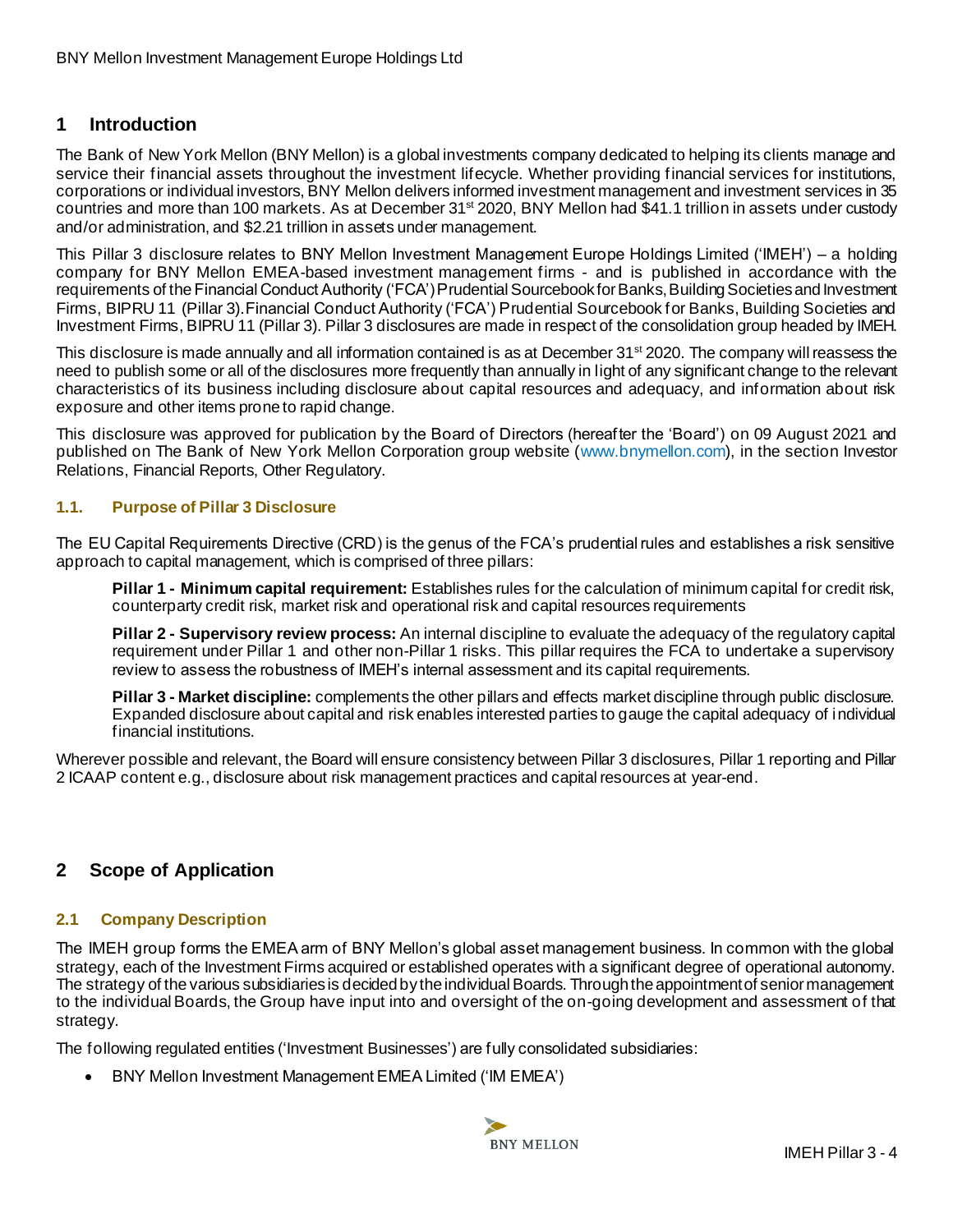- BNY Mellon Fund Management Limited
- BNY Mellon Investments Switzerland GmbH
- BNY Mellon Fund Management (Luxembourg) S.A.
- Insight Investment Management Limited, comprising Insight Investment Management (Global) Limited, Insight Investment Funds Management Limited, Insight Investment Management (Europe) Limited and Insight Investment International Limited
- Newton Management Limited, comprising Newton Investment Management Limited and Newton Investment Management (North America) Limited
- Walter Scott & Partners Limited

#### **Figure 1: BNYM IMEH Corporate Structure at 31 December 2020**



1 Newton Investment Management (NA) Ltd transferred all regulated activities and associated risks to Newton Investment Management (NIM) in early 2020. FCA 4A permission removal was completed on 9 June 2020.

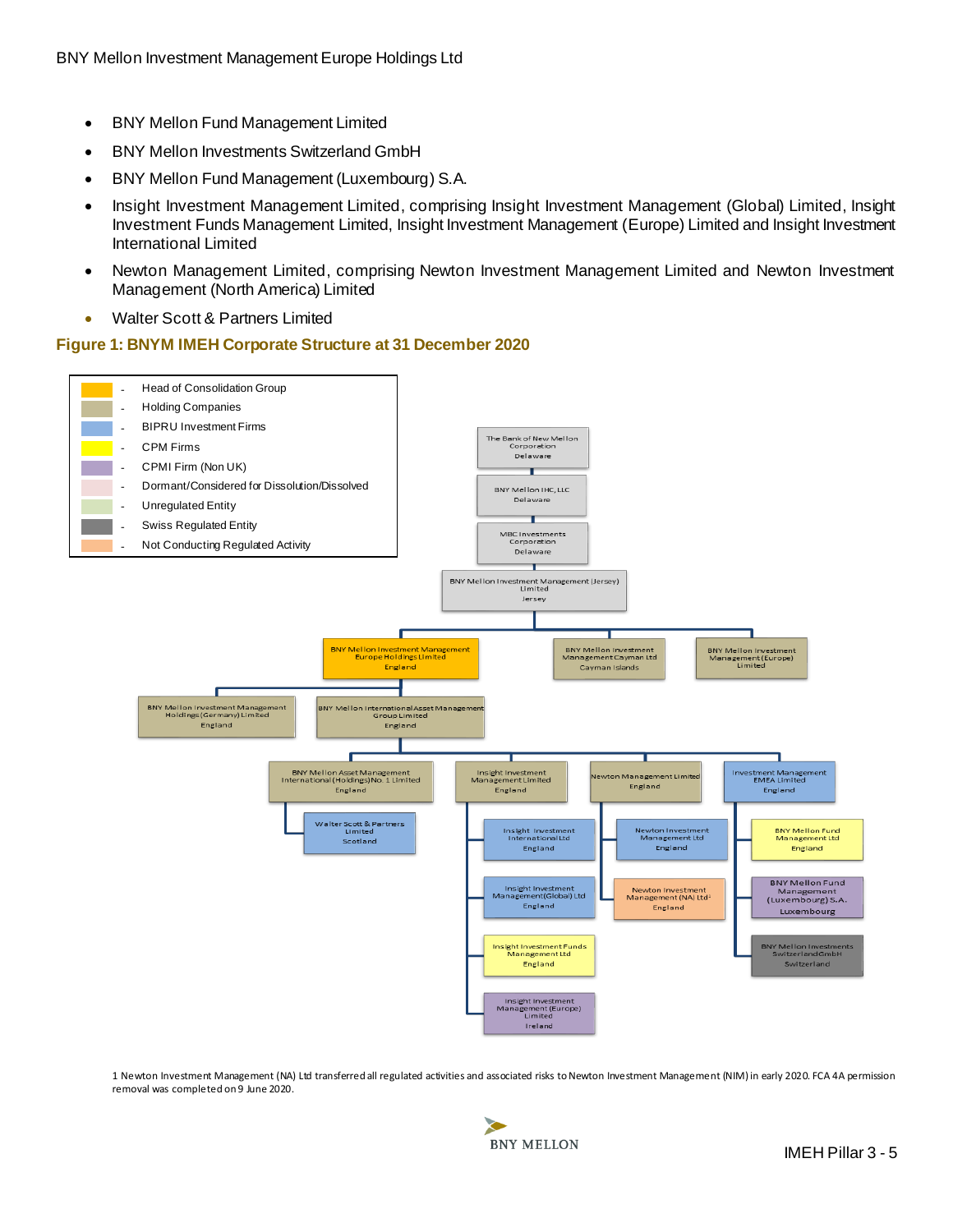# <span id="page-5-0"></span>**3 Risk Management Objectives and Policies**

## <span id="page-5-1"></span>**3.1 Risk Management Framework**

Each of the Investment Businesses is operated as a discrete entity and the Board and executive team members have a high degree of knowledge about their business and are very close to the day-to-day risk management and other associated issues such as trading, compliance and staff management. The regulated Investment Businesses' Boards have primary responsibility for both the management and the oversight of risks together with the quality and effectiveness of risk management, compliance and regulatory frameworks in their firms. They meet at least on a quarterly basis and consider reports and issues escalated by the delegated groups and committees within their business. In the cases of; IM EMEA, Insight, Newton, BNY Mellon Fund Management Limited, BNY Mellon Fund Management (Luxembourg) S.A and Walter Scott & Partners each has appointed Independent Non-Executive Directors to the Boards of the Regulated entities.

Risk Management culture is centred on the Three Lines of Defence with Risk Management being the second and Internal Audit the third line of defence. Within the Investment Management business, there exists a central BNY Mellon Risk function which works in conjunction with the embedded Risk Managers within the firms. The Investment Management Head of Risk oversees the management of risk through Risk Managers operating within the Investment Businesses.

## <span id="page-5-2"></span>**3.2 Scope and Nature of Risk Reporting Systems**

BNYM Investment Management is a global business with global oversight arrangements. The global Investment Management Risk Committee (IMRC) meets monthly in New York. The IMRC is co-chaired by Hanneke Smits (Investment Management CEO) and Nicolas Fries (Investment Management Head of Risk) - and the membership includes representatives from each of the BNYM IM regions. The IMRC is responsible for the management of risk across the entire IM business.

The IMRC has set a risk appetite for the Global Investment Management business and each Investment Business has established its own risk appetite within the overall global tolerance and framework. Risk metrics exist at every level of the stated risk appetite to ensure and report, both at an Investment Business level and globally, that risks are being managed with agreed limits.

All Investment Businesses have a Risk & Compliance Committee. These meet at least quarterly, but in practice tend to be monthly, and commonly comprise internal Risk & Compliance, business line management and Finance as well representatives from central Risk, Compliance, Audit and Legal. Escalation guidelines exist to ensure appropriate escalation. In addition, depending on the size and business activities, some Investment Businesses have senior management, investment, credit and other committees.

Notwithstanding the autonomy and responsibility of the individual Investment Businesses, each of them adopts a common overall risk framework in line with global BNYM policy standards. This helps to ensure thoroughness of risk management activities, consistency of approach, and commonality in escalation to the IMRC. The elements of the risk management framework are:

# <span id="page-5-3"></span>**3.3 Risk Appetite Statement**

An overarching Risk Appetite Statement (RAS) has been prepared at the Global Investment Management business level. Each business within the consolidated IMEH Group has and maintains a local RAS including the levels of risk that it has determined it will accept, and how those levels will be monitored and reported. Although each business has the autonomy to propose any level of risk appetite that its Board considers appropriate, any levels of risk which exceed the IM accepted levels of risk require approval by the IMRC.

#### <span id="page-5-4"></span>**3.4 Risk and Control Self-Assessment**

Each business assesses the risks associated with its key business processes. Detailed process driven risk assessments consider all factors of the operation of each business. Assessments consider the frequency and severity of operational losses, performance of key risk indicators, emerging risks, audit and regulatory findings. In the event a control is deemed as 'Designed Effectively/ Operating Ineffectively' or 'Designed Ineffectively/ Operating Ineffectively' the risk owner or their

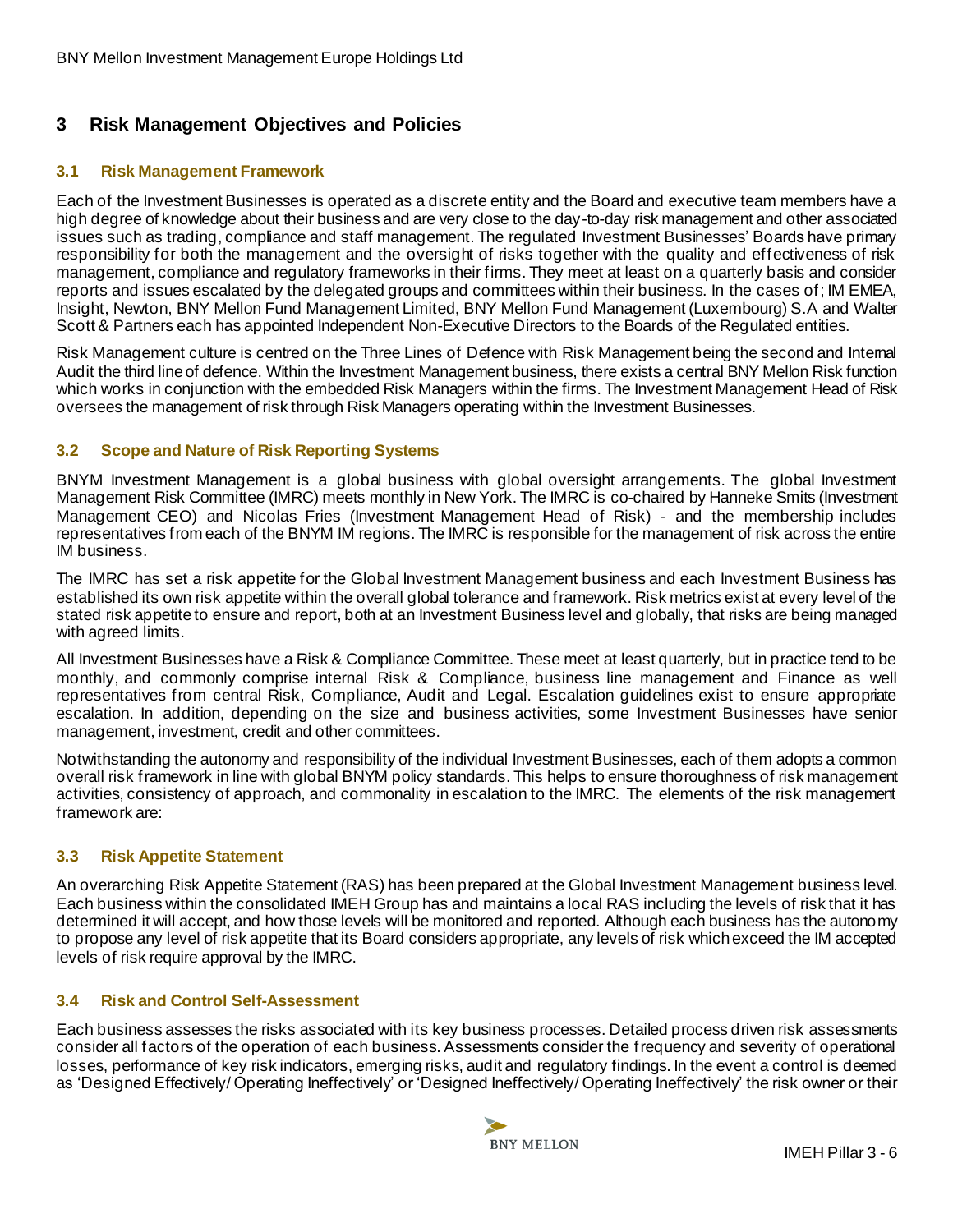designee documents a description of the Control Gap and Action Plan to mitigate the control inefficiency or a formal Risk Acceptance is sought and documented.

#### <span id="page-6-0"></span>**3.5 Key Risk Indicators**

Key Risk Indicators (KRIs) are used by business lines to evaluate control effectiveness and residual risk within a business process. Material risks are monitored by appropriate KRIs which relate directly to key risks identified in the RAS. The business lines use the corporate KRI process to monitor changes in the probability of the high risks materialising, and to ensure that appropriate actions are taken. KRIs are reported on a monthly or quarterly basis.

#### <span id="page-6-1"></span>**3.6 Operational Risk Events**

Significant events of \$10k or greater and all near misses must be recorded on the Risk Management Platform as soon as practicable but not later than within 30 calendar days of detection. Sector Operational Risk Managers may grant an extension at their discretion. Significant Events greater than USD \$50,000 must be elevated and reported to Senior Management within 72 hours of the date of determination and include the best available information at that point in time. A near miss with a notional or transactional value greater than \$10 million should be elevated to Senior Management on the day of detection.

#### <span id="page-6-2"></span>**3.7 High Level Assessment**

On a quarterly basis a high-level risk assessment (HLA) is carried out at the Investment Management level that covers all the firms in the IMEH Group. HLA provides a qualitative assessment of the inherent risk, quality of control, residual risk and direction of risk for Operational Risk Basel loss type categories and certain sub-type categories**.**

#### <span id="page-6-3"></span>**3.8 Emerging and External Risks**

Emerging and External Risks are identified according to the assessment of the inherent risk, quality of controls in place to mitigate risk and likelihood to identify residual risk. Emerging and External Risks are rated as 'High', 'Moderate', and 'Low' with direction anticipated.

#### <span id="page-6-4"></span>**3.9 Stress Testing**

Stress testing is performed at the IMEH Consolidated level to ensure consistency and is supplemented by Investment Business level stress testing to deal with any idiosyncratic risks. The process reflects stressed scenarios that identify an appropriate range of adverse circumstances of varying nature, severity and duration. Sources of risk information used to assist scenario development include Emerging and External Risk reporting, financial sensitivity analysis, outputs from the risk assessment tools, operational risk trends, macro-economic data, financial news, client management information or general business statistics.

Scenarios are derived from current, emerging, and plausible future risks and strategy, and reviewed, discussed and agreed by IMEH's and Investment Businesses' legal entity boards for Investment Business level tests.

The conclusion of the stress testing process is a statement of the future risk(s) the business faces, control improvements to mitigate the impact should the risk arise and where appropriate, a recommendation for the capital held against each risk type.

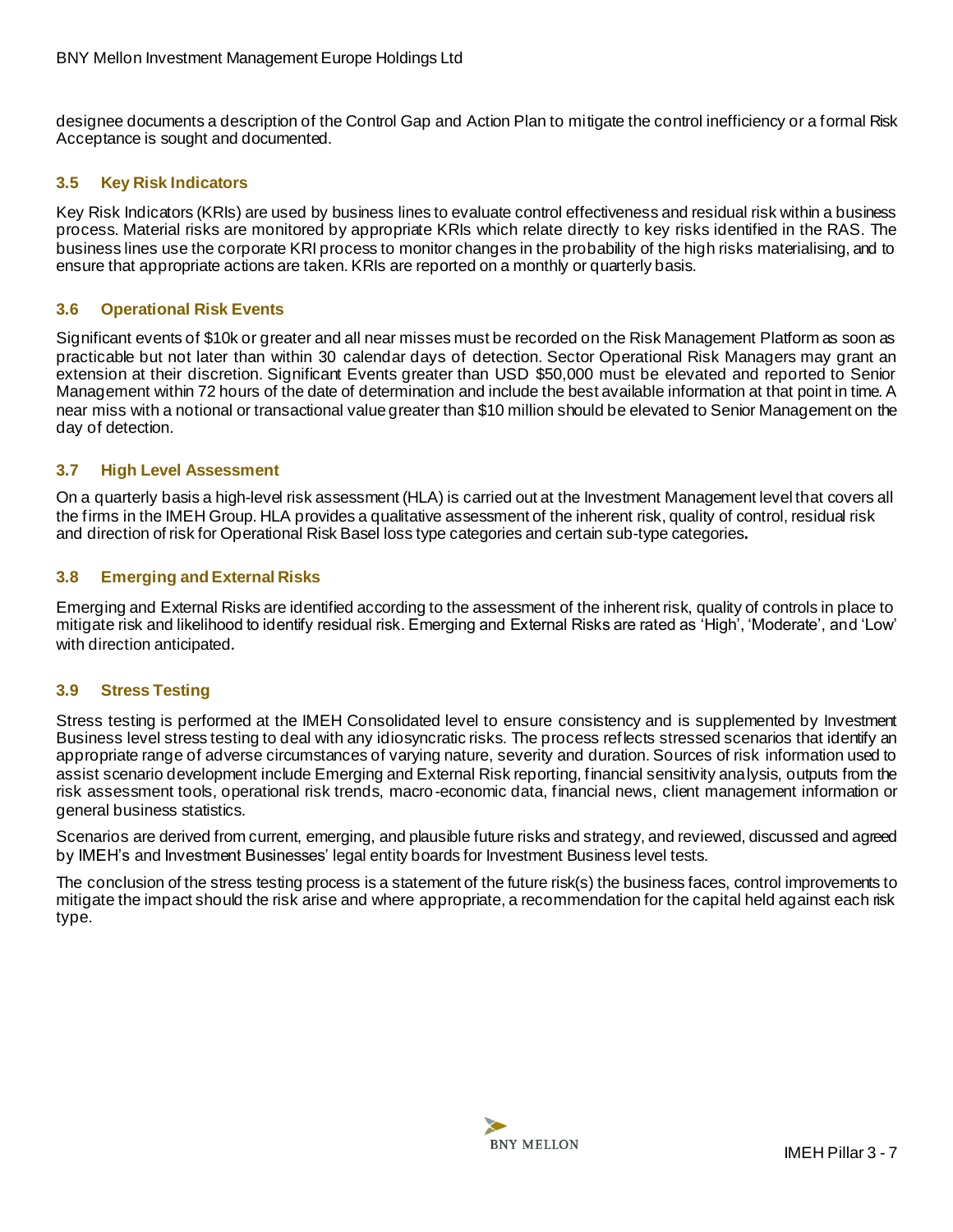# <span id="page-7-0"></span>**4 Key Risk Areas**

#### <span id="page-7-1"></span>**4.1 Operational Risk**

Operational risk is the risk of loss resulting from inadequate or failed internal processes, p eople, and systems, or from external events (including legal risk but excluding strategic and reputation risk). It may arise from errors in transaction processing, breaches of internal control systems and compliance requirements, internal or external fraud , damage to physical assets, and business disruption due to systems failures, execution, delivery and process management or other events. Operational risk can also arise from potential legal or regulatory actions because of non-compliance with regulatory requirements, prudent ethical standards or contractual obligations, these being sub-classified as compliance risk.

Across the IMEH group the level of operational risk is managed through rigorous operating policies, procedures and controls set by the Investment Businesses' Boards and implemented by Risk Management.

Business Managers in each Investment Business are responsible for Risk Control Self Assessments ("RCSA"), which include identification of the risks associated with key business processes, identifying and measuring the effectiveness of controls in place to manage risk and for remediation of any weakness. RCSAs are reviewed on at least an annual basis by Business Management. The Risk Management teams have an independent oversight role in this process.

Model Risk constitutes an integral part of BNYM risk management framework and is managed at the legal entity level by Business Managers. The Investment Businesses use models as a complement to a qualitative investment or business judgement, or as primary drivers of investment decisions. All models are subject to the BNYM Enterprise Model Risk Management Policy which governs the process of development, approval and validation of models.

The Investment Businesses' Boards monitor operational risks and the appropriateness of controls through the Risk & Compliance Committee and independent reporting from Risk Managers. This requires the Investment Businesses to regularly update their RCSAs, as well as monthly KRIs and prompt reporting of any significant financ ial impacts as a result of errors.

Risk Management performs monitoring appropriate to the business and identified risks, which includes KRI reporting, significant event analysis and ad hoc reviews. Moreover, the key elements of the RCSA, internal control environment, monitoring and governance arrangements are routinely reviewed and challenged by the Risk & Compliance Committee.

#### <span id="page-7-2"></span>**4.2 Market Risk**

Market risk is the risk to a firm's financial condition arising as a result of adverse movements in the markets, such as foreign currency exchange rates, interest rates and equity and commodity prices.

None of the IMEH group regulated entities are authorised to trade on their own account or to underwrite issues of financial instruments. Market risk capital arises due to non-trading exposures in non-functional currencies, and when investments in equities and in collective investment undertakings (CIU) are held to launch new products or as investments (e.g. holdings in cash funds). These are accounted for at their market value.

#### <span id="page-7-3"></span>**4.3 Interest Rate Risk in Non-Trading Book**

Interest Rate Risk (IRR) is the risk associated with changes in interest rates that affect net interest income (NII) from interestearning assets and interest-paying liabilities. It is a regulatory requirement that interest rate risk is monitored in the trading portfolio and non-trading book separately, the IMEH group does not have a trading portfolio. The IRR exposure in the nontrading book arises from on and off-balance sheet assets and liabilities, and changes with movements in domestic and foreign interest rates.

IMEH group does not have a significant exposure to IRR although it continues to monitor it through the financial control framework which will identify any change in the exposure.

#### <span id="page-7-4"></span>**4.4 Credit Risk**

Credit risk is the risk of default from counterparties or clients for deposits, loans, commitments, securities and other assets where the realisation of the value of the asset is dependent on its ability to perform.

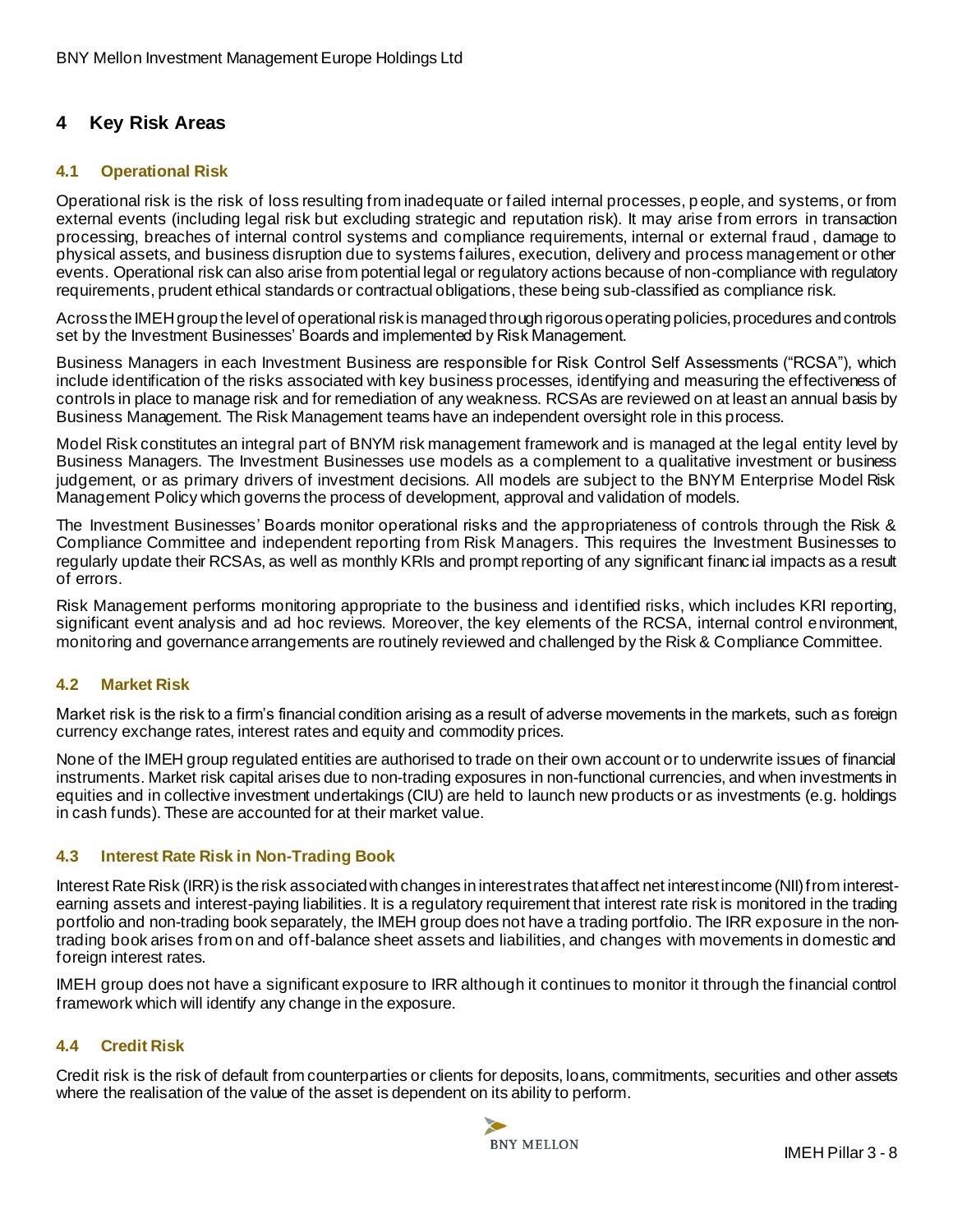Assets subject to credit risk for the IMEH group typically comprise deposits with BNY Mellon London Branch, deposits with external banks, investments in money market funds and fee receivables from clients. Cash deposits, typically the Investment Firm's accumulated profits, are held under a variety of arrangements including deposits with BNY Mellon (London Branch). However, each MIFID Investment Firm holds a liquidity buffer equivalent to at least twice the calculated Fixed Overhead Requirements (FOR), calculated under FCA Rules, outside the BNY Mellon Group – insulated from the risk of BNY Mellon failure.

## **Credit Risk Exposure**

The following credit risk exposure tables (1) to (3) summarise the credit exposure for IMEH group by exposure class, credit quality steps, geographic area and residual maturity. All data as at 31 December 2020.

| <b>Exposure Class</b><br>(E000s)                                 | <b>Exposure at Default (EAD) pre</b><br><b>Credit Risk Mitigation (CRM)</b> |           | <b>Average EAD pre CRM</b> |           | <b>Standardised Credit Risk Capital</b><br><b>Requirement</b> |        |
|------------------------------------------------------------------|-----------------------------------------------------------------------------|-----------|----------------------------|-----------|---------------------------------------------------------------|--------|
|                                                                  | 2020                                                                        | 2019      | 2020                       | 2019      | 2020                                                          | 2019   |
|                                                                  |                                                                             |           |                            |           |                                                               |        |
| Central<br>governments or<br>central banks                       |                                                                             |           |                            |           |                                                               |        |
| <b>Institutions</b>                                              | .664,390                                                                    | 1,660,672 | 1,662,531                  | 1,583,491 | 26,630                                                        | 26,571 |
| Corporates                                                       | 637,339                                                                     | 638,103   | 637,721                    | 705,245   | 34,907                                                        | 37,922 |
| <b>Short term</b><br>claims on<br>Institutions and<br>Corporates |                                                                             |           |                            |           |                                                               |        |
| <b>Collective</b><br>Investment<br>Undertakings                  |                                                                             |           |                            |           |                                                               |        |
| Other                                                            | 77,032                                                                      | 40,294    | 58,663                     | 39,493    | 6,163                                                         | 3,223  |
|                                                                  |                                                                             |           |                            |           |                                                               |        |
| <b>Total</b>                                                     | 2,378,760                                                                   | 2,339,068 | 2,358,914                  | 2,328,229 | 67,699                                                        | 67,717 |

#### <span id="page-8-0"></span>**Table 1: Standardised gross credit exposure by exposure class**

# <span id="page-8-1"></span>**Table 2: Standardised Gross Credit Exposure by Geographic Area**

| <b>Exposure</b><br><b>Class</b>                                         | <b>Europe</b>            |           |                          | <b>Americas</b> |                          | <b>Africa</b>            |             | <b>Asia Pacific</b> |           | <b>Total</b> |
|-------------------------------------------------------------------------|--------------------------|-----------|--------------------------|-----------------|--------------------------|--------------------------|-------------|---------------------|-----------|--------------|
| (E000s)                                                                 | 2020                     | 2019      | 2020                     | 2019            | 2020                     | 2019                     | 2020        | 2019                | 2020      | 2019         |
|                                                                         |                          |           |                          |                 |                          |                          |             |                     |           |              |
| Central<br>governments<br>or central<br>banks                           | $\blacksquare$           |           | $\overline{\phantom{0}}$ |                 |                          |                          | 0           |                     | 0         |              |
| <b>Institutions</b>                                                     | 1,663,084                | 1,657,692 | 1,268                    | 2,980           | $\overline{\phantom{0}}$ |                          | 37          |                     | 1,664,390 | 1,660,672    |
| Corporates                                                              | 617,620                  | 622,183   | 17,464                   | 14,057          | $\overline{\phantom{0}}$ | $\overline{\phantom{a}}$ | 2,255       | 1,863               | 637,339   | 638,103      |
| <b>Short term</b><br>claims on<br>Institutions and<br><b>Corporates</b> | -                        |           | $\overline{\phantom{0}}$ |                 | -                        | -                        | $\mathbf 0$ |                     | 0         |              |
| <b>Collective</b><br>Investment<br><b>Undertakings</b>                  | $\overline{\phantom{a}}$ |           | $\overline{\phantom{a}}$ |                 | $\overline{\phantom{0}}$ | $\overline{\phantom{a}}$ | 0           |                     | 0         |              |
| Other items                                                             | 77,032                   | 40,294    | $\overline{\phantom{a}}$ |                 | $\overline{\phantom{0}}$ | $\blacksquare$           | 0           |                     | 77,032    | 40,294       |
|                                                                         |                          |           |                          |                 |                          |                          |             |                     |           |              |
| <b>Total</b>                                                            | 2,357,736                | 2,320,168 | 18,732                   | 17,037          | $\sim$                   |                          | 2,292       | 1,864               | 2,378,760 | 2,339,068    |

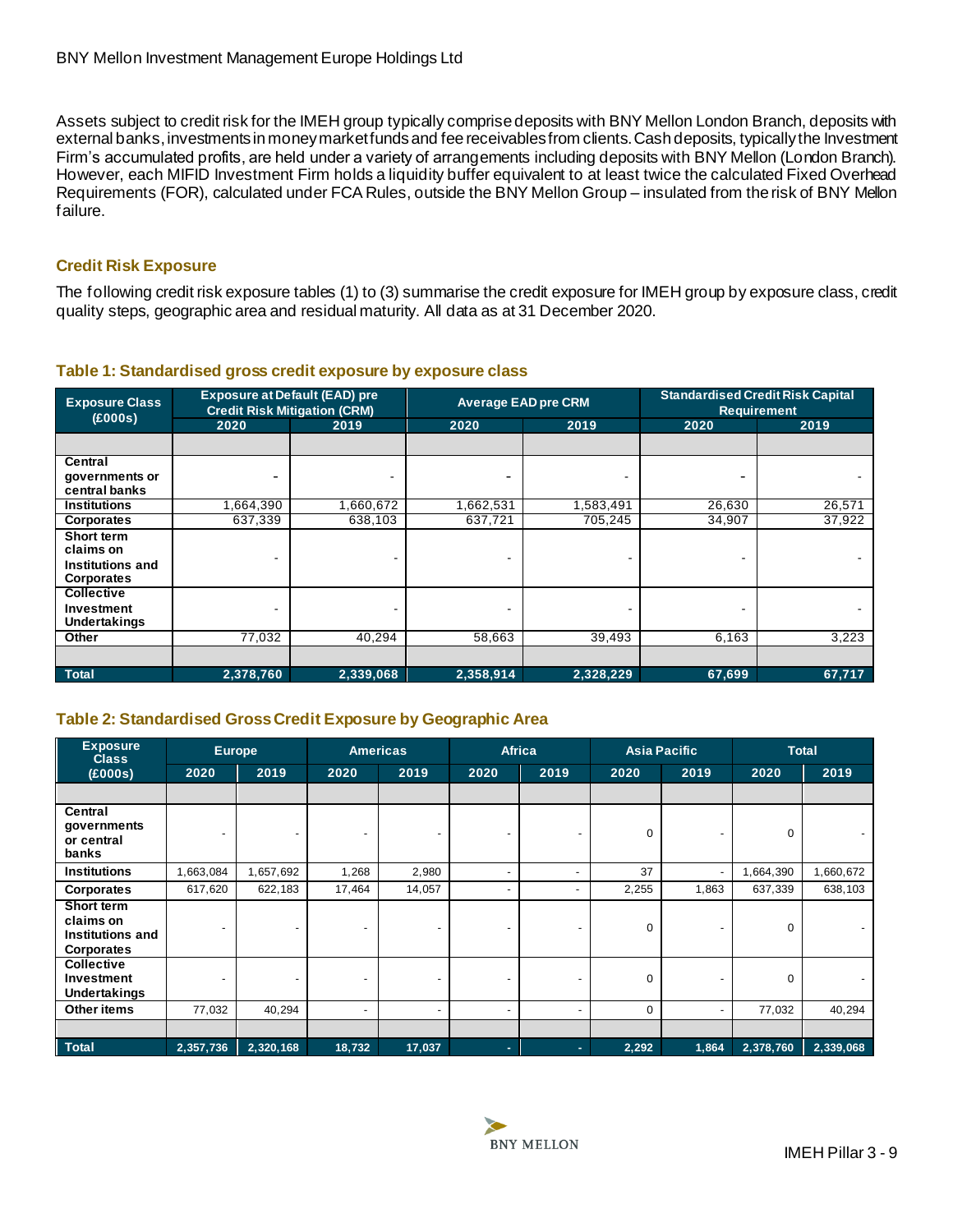| <b>Exposure Class</b> | Less than 3 months |           | 3 months to 1year |        | Over 1 year or unidentified |      | <b>Total</b> |           |
|-----------------------|--------------------|-----------|-------------------|--------|-----------------------------|------|--------------|-----------|
| (E000s)               | 2020               | 2019      | 2020              | 2019   | 2020                        | 2019 | 2020         | 2019      |
|                       |                    |           |                   |        |                             |      |              |           |
| Central               |                    |           |                   |        |                             |      |              |           |
| governments or        | $\Omega$           |           |                   |        |                             |      |              |           |
| central banks         |                    |           |                   |        |                             |      |              |           |
| <b>Institutions</b>   | .664,390           | 1,660,672 |                   |        |                             |      | 1,664,390    | 1,660,672 |
| <b>Corporates</b>     | 637,339            | 638,103   |                   |        |                             |      | 637,339      | 638,103   |
| Short term            |                    |           |                   |        |                             |      |              |           |
| claims on             | 0                  |           |                   |        |                             |      | 0            |           |
| institutions and      |                    |           |                   |        |                             |      |              |           |
| <b>Corporates</b>     |                    |           |                   |        |                             |      |              |           |
| <b>Collective</b>     |                    |           |                   |        |                             |      |              |           |
| Investment            | 0                  |           |                   |        |                             |      | 0            |           |
| <b>Undertakings</b>   |                    |           |                   |        |                             |      |              |           |
| Other items           |                    |           | 77,032            | 40,294 |                             |      | 77,032       | 40,294    |
|                       |                    |           |                   |        |                             |      |              |           |
| <b>Total</b>          | 2,301,728          | 2,298,775 | 77,032            | 40,294 |                             | -    | 2,378,760    | 2,339,068 |

#### <span id="page-9-3"></span>**Table 3: Standardised Gross Credit Exposure by Residual Maturity**

#### **Past-Due Assets and Provisions**

As at December 31, 2020, IMEH or any of the underlying Investment Businesses had no material assets past-due greater than 90 days. Neither IMEH nor any of the underlying Investment Businesses incurred any material write-offs of bad debts or make any recovery of amounts previously written off during the year to December 31, 2020.

#### <span id="page-9-0"></span>**4.5 Liquidity Risk**

Liquidity Risk is the risk that a firm, although solvent, either does not have available sufficient financial resources to enable it to meet its obligations as they fall due or can secure such resources only at excessive cost.

The IMEH group currently has sufficient cash and current assets to meet its liabilities when they fall due; current and projected cash deposits can cover current and long-term liabilities. Management fees provide the major source of funds with payment of staff and administrative expenses being the principal uses of funds. Net operating cash flows are projected to be positive and no financing requirements are anticipated. There is minimal risk to the source and use of the funds as there are no deposit-taking activities or loans to clients, and there are no derivatives or off-balance sheet exposures apart from FX forward contracts or other hedges for risk management purposes. Other exceptional activities such as acquisitions are funded either through existing cash resources or from the BNY Mellon group through debt and/or equity.

#### <span id="page-9-1"></span>**4.6 Third Party Risk**

Third Party risk is the risk of failure in respect of the provision of services by a third party provider that could potentially damage an entity's operations, or if contracts with any of the third party providers are terminated, that the entity may not be able to find alternative providers on a timely basis or on equivalent terms.

Each Investment Management Business has implemented an outsourcing policy which details certain minimum standards that should be adopted when considering or dealing with a service and/or activity that is outsourced to another legal entity, either within the BNYM Group (inter affiliate) or to an external provider and establishes a framework for evaluating and analysing outsourcing projects.

#### <span id="page-9-2"></span>**4.7 Reputational Risk**

Reputational risk is the current or prospective risk to earnings and capital arising from adverse perception of the image of the financial institution on the part of customers, counterparties, shareholders, investors or regulators.

In addition to the reputational contagion, reputational risk to the Investment Management brand will present itself as a loss of confidence by its clients. Consistent poor performance over a period of time, operational events that occur without appropriate remedy and are perceived by clients to be systemic weaknesses in controls, or a loss of key investment

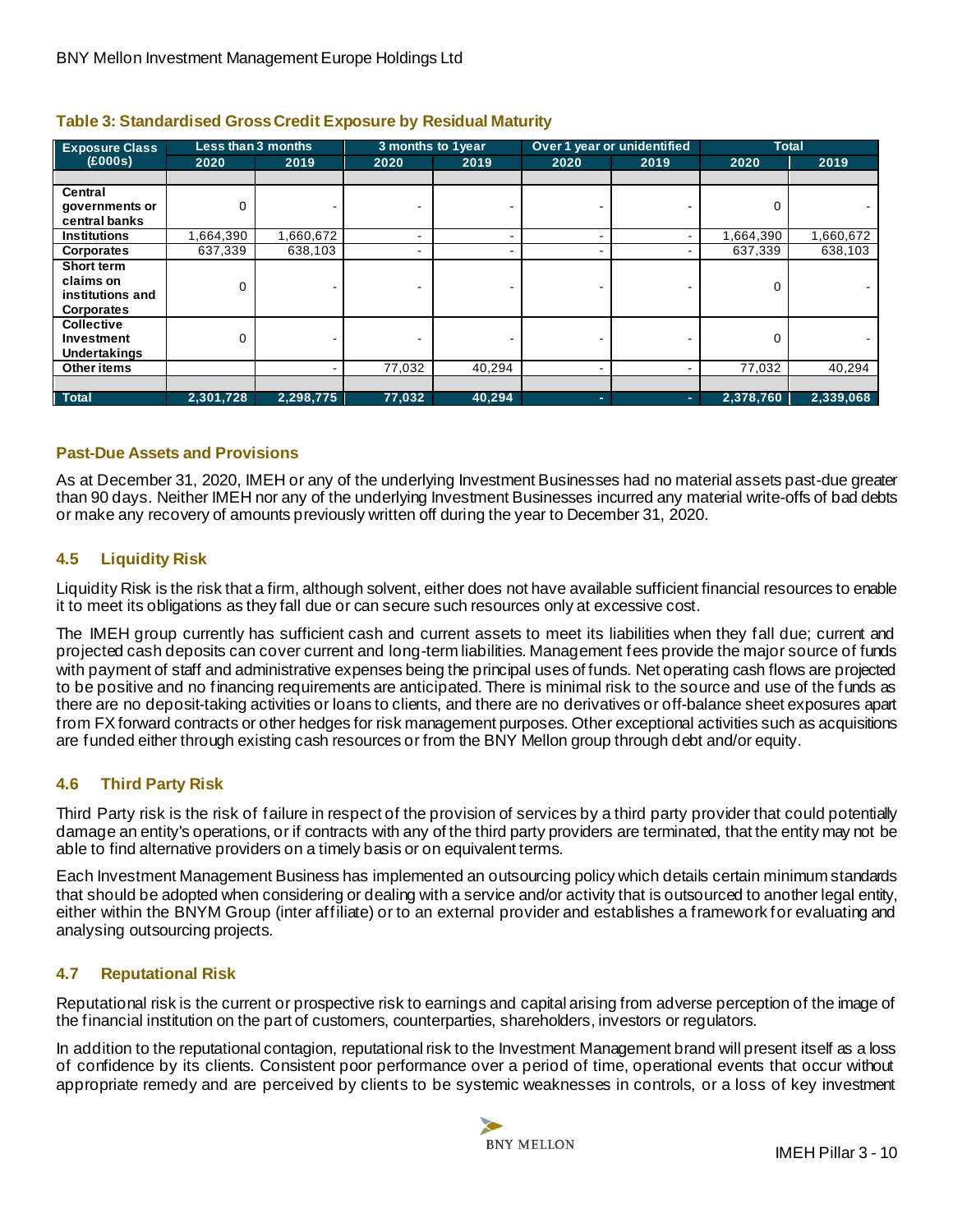managers are all possible reasons for a loss of confidence. It is recognised that IMEH does not conduct any operational activity to generate risks in its own right; therefore, the risk is that such situations could occur within the Investment Businesses.

# <span id="page-10-0"></span>**5 Capital Resources and Requirements**

IMEH and its subsidiaries that fall within the scope of BIPRU regime are required to calculate their Pillar 1 capital requirements as larger of Fixed Overhead Requirement (FOR) or the sum of credit and market risk capital resource requirements.

#### <span id="page-10-1"></span>**5.1 Available Capital Resources**

The following table summarises the capital resources for IMEH as at 31 December 2020.

#### <span id="page-10-3"></span>**Table 4: Capital Resources**

| <b>Capital Resources</b>                       | <b>IMEH</b> |              |  |  |
|------------------------------------------------|-------------|--------------|--|--|
| (E000s)                                        | 2020        | 2019         |  |  |
| <b>Tier 1 Capital</b>                          |             |              |  |  |
| Called up Share Capital                        | 2,484,730   | 2,484,730    |  |  |
| Retained Earnings and Other Reserves           | 357,505     | 226,683      |  |  |
| <b>Total Tier 1 Capital</b>                    | 2,842,235   | 2,711,413    |  |  |
| <b>Deductions from Tier 1 Capital</b>          |             |              |  |  |
| Intangible Assets                              | $-1322.617$ | $-1,320,073$ |  |  |
| <b>Total Tier 1 Capital After Deductions</b>   | 1,519,618   | 1.391.340    |  |  |
| <b>Total Tier 2 Capital</b>                    |             |              |  |  |
| Deductions from Total of Tiers 1 and 2 Capital |             |              |  |  |
| <b>Material Holdings</b>                       |             |              |  |  |
| <b>Total Capital Resources</b>                 | 1.519.618   | 1,391,340    |  |  |

#### <span id="page-10-2"></span>**5.2 Pillar 1 Capital Requirements**

IMEH calculates its Pillar 1 capital resource requirements as the larger of Fixed Overhead Requirement (FOR) or the sum of credit risk and market risk capital resource requirements.

The following table details the Pillar 1 capital requirements by exposure class for IMEH as at 31 December 2020.

#### <span id="page-10-4"></span>**Table 5: Pillar 1 Capital Requirements by Risk Type**

| <b>Capital Requirements and Adequacy</b><br>(E000s)                            | 2020      | 2019      |
|--------------------------------------------------------------------------------|-----------|-----------|
| <b>Credit Risk Capital requirements</b>                                        | 67,699    | 67,717    |
| <b>Counterparty Risk Capital Component</b>                                     |           | 461       |
| <b>Market Risk Capital Requirement</b>                                         | 12,281    | 2,777     |
|                                                                                |           |           |
| <b>Total Market Risk and Credit Risk Requirement</b>                           | 79,980    | 70,954    |
|                                                                                |           |           |
| <b>Fixed Overhead Requirement</b>                                              | 110,368   | 100,067   |
|                                                                                |           |           |
| <b>Pillar 1 Capital Requirement</b>                                            | 110.368   | 100,067   |
|                                                                                |           |           |
| <b>Total Capital Resources</b>                                                 | 1,519,618 | 1,391,340 |
| <b>Capital Surplus</b>                                                         | 1,409,250 | 1,291,273 |
| <b>Total Capital Resources / Total Pillar 1 Capital</b><br><b>Requirements</b> | 1377%     | 1390%     |

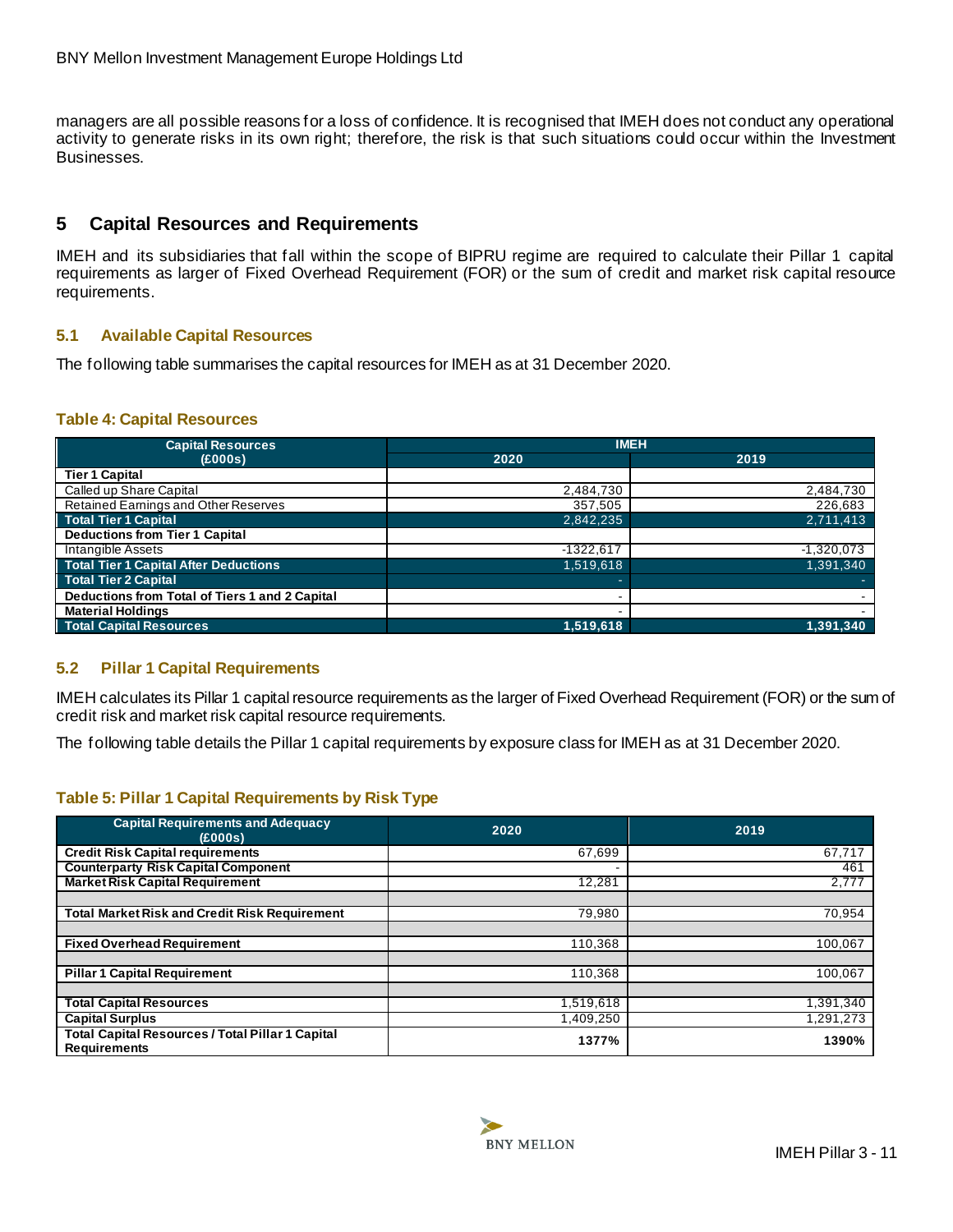#### <span id="page-11-0"></span>**5.3 Pillar 2 Capital Requirements**

Pillar 2 Capital Requirements are quantified as part of the Internal Capital Adequacy Assessment Process (ICAAP). The main purpose of Pillar 2 is to identify risks pertinent to IMEH operations not yet covered under Pillar 1 and to determine if it is required to hold any additional capital because of these risks.

The risks assessed under Pillar 2 are credit and market risk, operational risk, interest rate risk, business risk and other risks relevant to balance sheet items. Operational risk capital requirement is derived from a model-based assessment which uses IMEH Investment Businesses' internal loss data supplemented with loss data of other BNYM Investment Businesses and a forward-looking scenario analysis. Given the non-complex nature of IMEH credit and market risk, Pillar 2 requirements are calculated on the same basis as Pillar 1 requirements using the standardised methodology. Business risk is considered by applying a severe market downturn scenario to existing balances and financial forecasts over a five-year period.

In addition, IMEH firms perform an orderly wind-down analysis using a set of commonly agreed assumptions which are applied to all firms within the consolidation group.

The overall internal capital adequacy is determined by taking the highest of Pillar 1, Pillar 2 or orderly wind-down scenario. Where Pillar 2 or orderly wind-down analysis result in a higher capital determination than Pillar 1, IMEH holds additional capital at the consolidated level and at the level of regulated entities forming the IMEH Group.

# <span id="page-11-1"></span>**6 Remuneration Disclosure**

#### <span id="page-11-2"></span>**6.1 Governance**

The governance of remuneration matters for BNY Mellon and its group entities, including BNY Mellon Investment Management Europe Holdings Limited ("IMEH") and its businesses, which is regulated by the Financial Conduct Authority ("FCA"), is overseen by four committees, each with separate responsibilities in respect of remuneration as summarised below:

**Human Resources and Compensation Committee of BNY Mellon ("HRCC")**is responsible for overseeing BNYMellon's employee compensation and benefits policies and programmes globally. It reviews and is responsible for the compensation plans, policies and programs in which the senior officers participate and has general oversight for the other incentive, retirement, welfare and equity arrangements for all employees globally. The members of the HRCC are non-executive members of the BNY Mellon's Board of Directors, acting on behalf of the BNY Mellon Board of Directors.

**Investment Management Compensation Oversight Committee of BNY Mellon ('IM COC'**) is responsible for ensuring compensation plans are based on sound risk management, it provides governance and risk oversight and ad vises the HRCC on any compensation risk issues. The members of the IM COC are senior members of BNY Mellon Investment Management, including the Chief Executive Officer of BNY Mellon Investment Management; Global Head of Human Resources for Investment Management, Employee Relations, and HR Governance & Internal Controls; Head of Governance, BNY Mellon Investment Management; the Chief Financial Officer, BNY Mellon Investment Management; and the Global Head of Compensation, BNY Mellon Investment Management. All new material incentiv e plans, material changes to existing incentive/sales plans and funding accrual decisions are subject to the review and approval of the CEO and CFO.

**Incentive Compensation Review Committee** ("ICRC") is the coordinating body of senior executives responsible for the oversight of the process of evaluating and recommending compensation reductions for all employees. These decisions are based on feedback regarding risk, compliance, audit and legal outcomes as well as situations of an employee engaged in fraud orwho has directly or indirectly contributed to a financial restatement or other irregularity. The ICRC is a managementlevel committee that reports its recommendations to the HRCC. Ex ante adjustments are recommended by the employee's management for review and approval by the committee and ex post adjustments are formulated by the committee. The Chief Human Resources Officer chairs the committee supported by the Global Head of Compensation and Benefits. Voting members include the Chief Executive Officer, Chief Risk Officer, Chief Compliance & Ethics Officer, Chief Auditor, Chief Financial Officer and General Counsel.

**Investment Business Remuneration Committees** have delegated responsibility for remuneration matters from the relevant Boards of businesses within the IMEH group. In consultation with the COC, they are responsible for remuneration

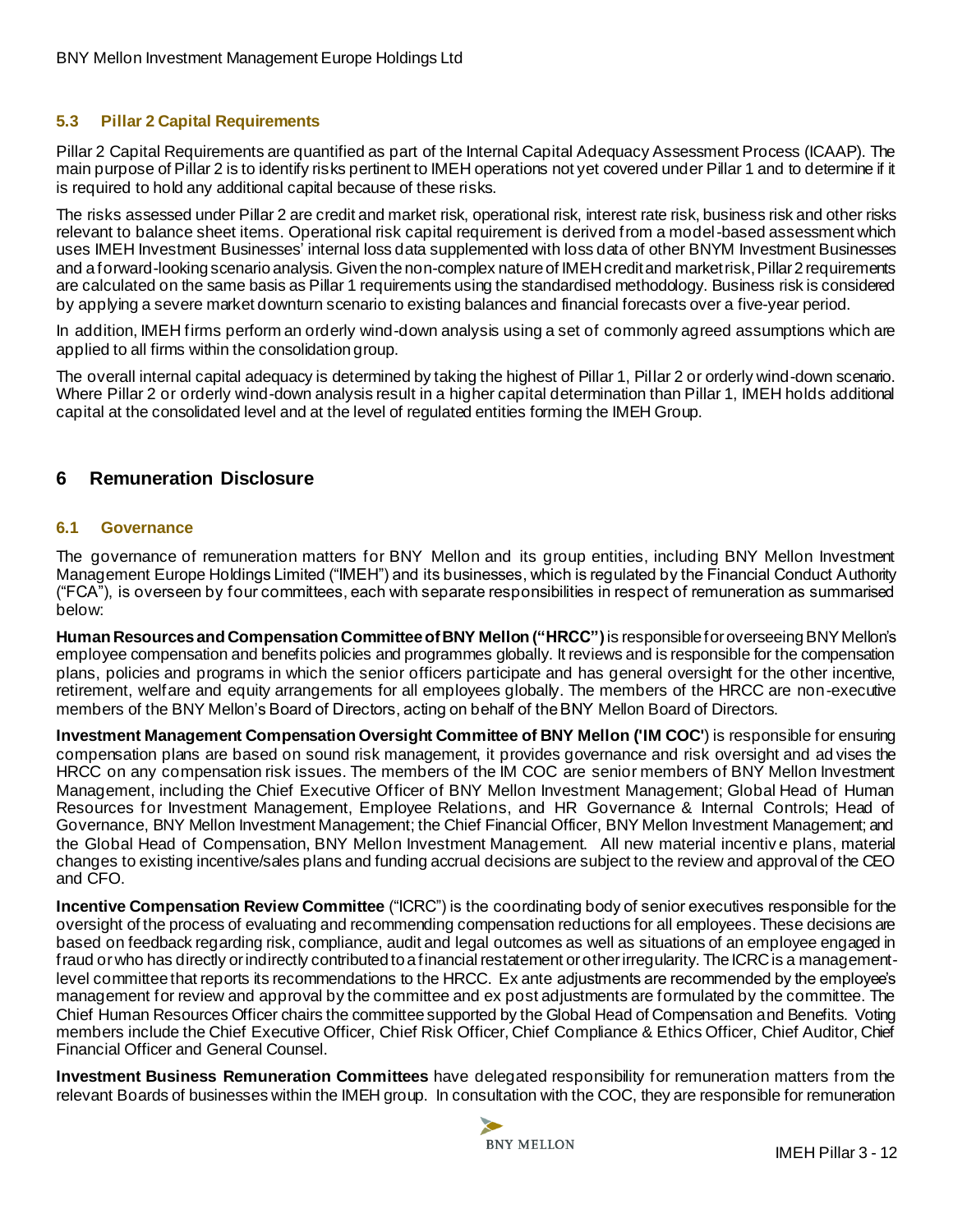policy decisions and the approval of year-end compensation awards for its respective regulated staff members. This process includes formal input from Risk and Compliance when determining the amount of any variable incentive awards.

#### <span id="page-12-0"></span>**6.2 Aligning Pay with Performance**

The IMEH businesses align their compensation philosophy with BNY Mellon and offer a total compensation opportunity that supports its values; passion for excellence, integrity, strength in diversity and courage to lead, which pays for performance, both at the individual and entity level. The businesses value individual and team contributions and rewards based on how both contribute to business results. In support of this philosophy, variable compensation is regularly used as a means of recognising performance.

Through the compensation philosophy and principles, the interests of our employees and shareholders are aligned by encouraging actions that contribute to superior financial performance and long-term shareholder value, by rewarding success and by ensuring that incentive compensation arrangements do not encourage employees to take unnecessary or excessive risks that threaten the values of the IMEH businesses and BNY Mellon or benefit individual employees at the expense of shareholders or other stakeholders. The compensation structures are comprised of an appropriate mix of fixed and variable compensation that is paid over time. They aim to ensure that both fixed and variable compensation are consistent with business and market practice, fixed compensation is sufficient to provide for a fully flexible variable compensation program, and variable compensation is in the form of annual and/or long -term incentives, and where appropriate granted over equity to align employee remuneration with that of shareholder growth.

#### <span id="page-12-1"></span>**6.3 Fixed Remuneration**

Fixed remuneration is composed of (i) salary, and (ii) any additional non-performance related amounts paid as a result of contractual obligations or applicable law, or as a result of market practice,

The fixed remuneration of an employee is determined by the job performed, its level of complexity and responsibility, and the remuneration paid in the market for that type of job. It is set for all staff, at a rate to be at all times sufficient to provide for full flexibility with regard to any variable remuneration element, including zero variable remuneration.

Employees who have accepted to be a director of another of BNY Mellon's legal entities are not remunerated in their capacity as a director. Independent directors of BNY Mellon only receive fixed remuneration, as disclosed in the annual Proxy Statement to shareholders.

#### <span id="page-12-2"></span>**6.4 Ratio between Fixed and Variable Pay**

The IMEH group is supervised on a consolidated basis by the FCA and complies with all applicable remuneration requirements. The MIFID Investment Firms within the IMEH group are all within the scope of the BIPRU Remuneration Code. As such they apply the provisions of the BIPRU Remuneration Code in line with the guidance on proportionality applicable under the FCA's SYSC 19C rule book. BNYM Fund Management (Luxembourg) SA is covered by the UCITS and AIFMD regulations as implemented by the CSSF. BNYM Fund Management Ltd is a FCA regulated 'Common Portfolio Management' firm and is therefore covered by the UCITS and AIFMD regulations as implemented by the FCA through its SYSC 19B and SYSC 19E rule books.

#### <span id="page-12-3"></span>**6.5 Variable Compensation Funding and Risk Adjustment**

IMEH staff are eligible to be awarded variable compensation buthave no entitlement to such awardswhich are discretionary in nature.

In general the total compensation pool for each of the IMEH businesses, including any variable incentive pool, is based on the profitability of the business with the potential for adjustment by BNY Mellon and the IM COC on the basis of a number of factors including risk management.

Typically the pools are determined primarily based on pre-tax income, which is a profit based rather than revenue based measure. These pools are subject to discretionary adjustment by BNY Mellon and the IM COC and HRCC based on factors in assessing the earnings including (but not limited to) significant non-recurring activity, market conditions, interest and currency rates.

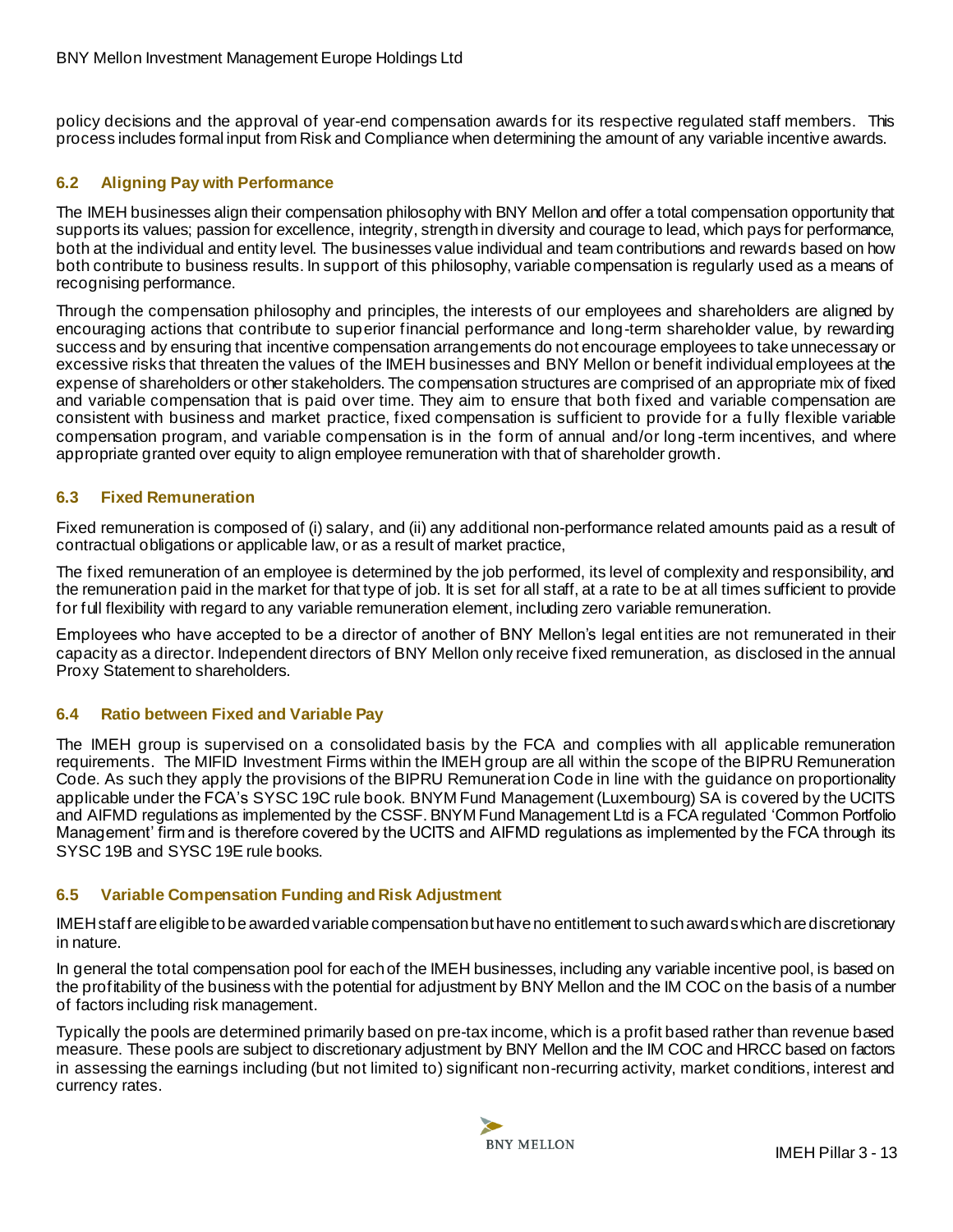The incentive pools for business partner groups which support the IMEH businesses are based on a management approved fixed pool adjusted by a number of factors, including corporate performance and risk management.

Variable compensation may consist of both upfront cash and deferred components and is determined by the functional hierarchy of the business or function to which the individual staff member belongs, and in accordance with the terms and conditions of the incentive compensation plan that is applicable for the business or business partner service.

The deferred component is intended to align a portion of the variable compensation award with the management of longerterm business risk. The deferred compensation component is generally awarded in the form of either BNY Mellon restricted stock units, deferred cash award invested in an appropriate vehicle, IMEH business equity or any combination determined appropriate from time to time.

To ensure effective risk adjustment, BNY Mellon requires employees who receive variable remuneration awards (both upfront and deferred) to agree to forfeiture and clawback of such awards in the event of fraud, misconduct or actions contributing to the detriment of business interests, including competing with the business and soliciting employees or clients. Where required by requlations, awards to Code Staff<sup>1</sup> are subject to more stringent risk adjustment, including, but not limited to, forfeiture and clawback in the event of employee misbehaviour, material error, material downturn in business unit performance or a material failure of risk management.

## <span id="page-13-0"></span>**6.6 Deferral Policy and Vesting Criteria**

For more senior-level employees, a portion of variable compensation will be deferred, under ordinary circumstances for a period of at least three years (albeit such compensation may be deferred on a pro-rata basis for alternative periods), and will be subject to the performance of either (or both) BNY Mellon or the respective business. The deferred component of the variable compensation award is usually delivered as either deferred cash award invested in an appropriate vehicle, IMEH business equity or any combination determined appropriate from time to time. The proportion of the variable compensation award to be deferred depends on the level of the position, regulatory requirements and the amount of the award.

#### <span id="page-13-1"></span>**6.7 Variable Remuneration of Control Function Staff**

The variable compensation awarded to control function staff (for example; audit, compliance and risk) is dependent on performance that is assessed according to the achievement of objectives specific to their functional role that are independent of the activities they oversee. Remuneration is benchmarked against the market level and funded independently of individual business line and adjusted based on BNY Mellon's overall annual financial performance.

#### <span id="page-13-2"></span>**6.8 Quantitative Disclosures**

The tables below provide details of the aggregate remuneration of senior management and Code Staff for the IMEH group for the year ended 31 December 2020.

<span id="page-13-3"></span>For completeness, this group of staff is limited to those identified as Code Staff. The remuneration amounts are presented on a gross basis, regardless of the time spent by BNY Mellon staff in respect of the IMEH businesses to reflect the full reporting period.

 $1$  an [employee,](https://www.handbook.fca.org.uk/handbook/glossary/G365.html) as identified under the BIPRU Remuneration Code, whose professional activities have a material impact on the [firm's](https://www.handbook.fca.org.uk/handbook/glossary/G430.html) risk profile, including but not limited to senior management, risk-takers and staff engaged in control functions.

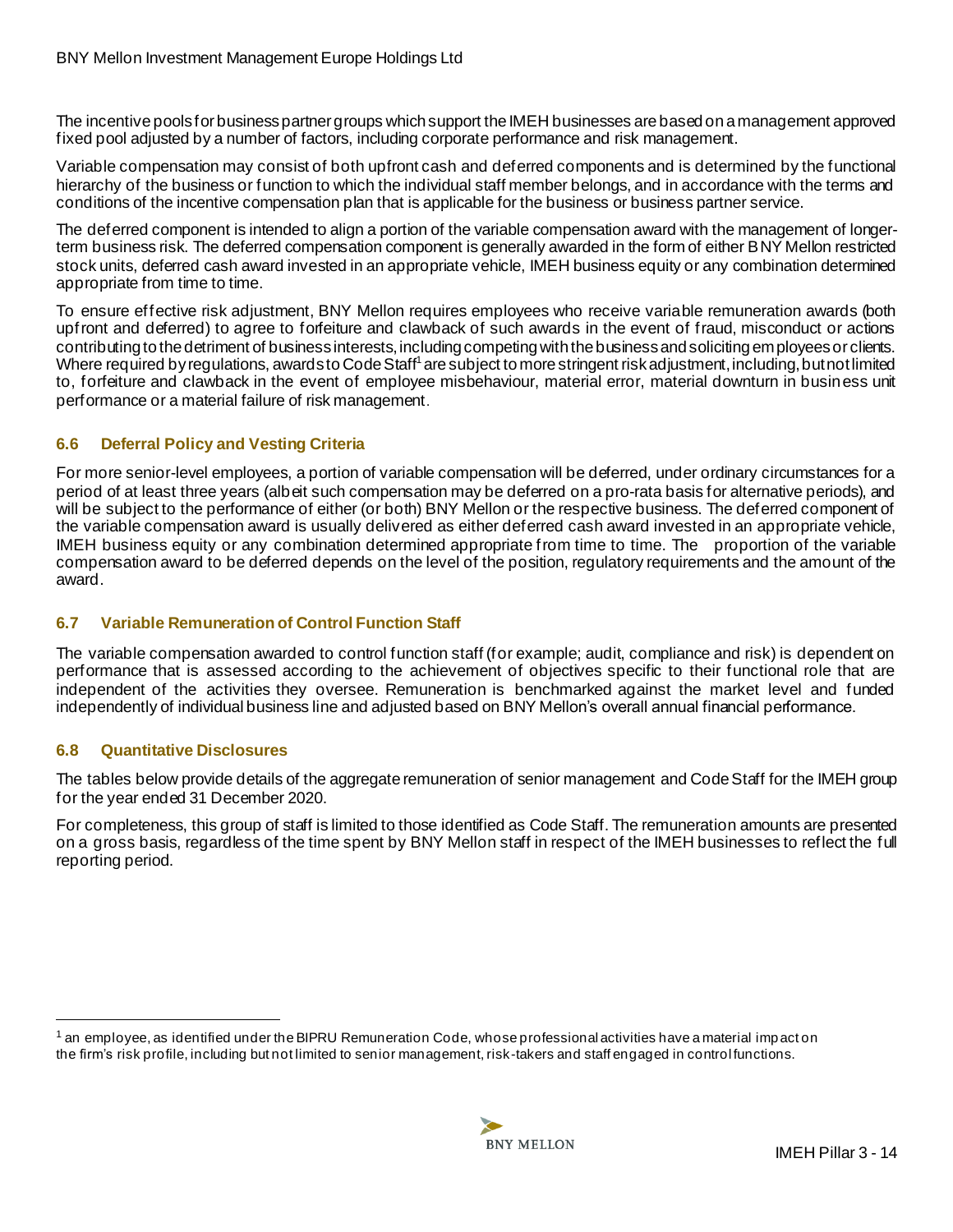## **Table 6: Aggregate Remuneration Expenditure for Code Staff in 2020 by Business**

This table shows the total aggregate remuneration expenditure for Code Staff by business for 2020.

|                            |                       | <b>IMEH</b>  |              |
|----------------------------|-----------------------|--------------|--------------|
|                            | Investment Management | <b>Other</b> | <b>Total</b> |
| Total remuneration (£000s) | 107,900               | -            | 107,900      |

Includes base salary and other cash allowances, plus any incentive awarded for full year 2020. Pension contribution is not included.

Includes all support functions and general management positions

# <span id="page-14-0"></span>**Table 7: Aggregate Remuneration Expenditure for Code Staff by Remuneration Type**

This table shows the aggregate remuneration expenditure for Code Staff by remuneration type.

|                                                                                 |                          | <b>Investment Management</b> |              |
|---------------------------------------------------------------------------------|--------------------------|------------------------------|--------------|
|                                                                                 | <b>Senior management</b> | <b>Other Code Staff</b>      | <b>Total</b> |
| Number of beneficiaries                                                         | 31                       | 73                           | 104          |
| Aggregate fixed remuneration (£000s)                                            | 7.444                    | 11,996                       | 19,439       |
| Total variable remuneration (£000s)                                             | 52,867                   | 35,594                       | 88,461       |
| Variable cash (£000s)                                                           | 29,357                   | 20,973                       | 50.330       |
| Variable shares (£000s)                                                         | 23,510                   | 14,621                       | 38,131       |
| <b>Total deferred remuneration</b><br>awarded during the financial year (£000s) | 23,510                   | 14.621                       | 38.131       |
| Total deferred remuneration paid out during the financial<br>year (£000s)       | 5.581                    | 1,739                        | 7.320        |
| Total deferred remuneration reduced through performance<br>adiustments (£000s)  | $\overline{\phantom{a}}$ | $\overline{\phantom{a}}$     |              |

Senior management is comprised of MRTs categorised as 'Senior Managers' who carry out a senior management function as determined by the relevant regulators Fixed remuneration includes base salary and any cash allowances. Pension contribution is not included

# <span id="page-14-1"></span>**Table 8: Total Deferred Variable Remuneration for Code Staff Outstanding from Previous Years**

This table shows the total deferred remuneration for Code Staff outstanding from previous years.

|                                                                                 | <b>Investment Management</b> |                         |              |  |  |
|---------------------------------------------------------------------------------|------------------------------|-------------------------|--------------|--|--|
|                                                                                 | <b>Senior management</b>     | <b>Other Code Staff</b> | <b>Total</b> |  |  |
| Number of beneficiaries                                                         | 31                           | 62                      | 93           |  |  |
| Total deferred variable remuneration outstanding from<br>previous years (£000s) | 38.562                       | 45.884                  | 84,445       |  |  |
| Total vested (£000s)                                                            | 6.308                        | 17.261                  | 23,569       |  |  |
| Total unvested (£000s)                                                          | 32.253                       | 28,623                  | 60,876       |  |  |

#### <span id="page-14-2"></span>**Table 9: New Sign-on and Severance Payments**

This table shows the number and value of new sign-on and severance payments made during 2020.

<span id="page-14-3"></span>

|                                                      | <b>IMEH</b>       |                         |              |
|------------------------------------------------------|-------------------|-------------------------|--------------|
|                                                      | Senior management | <b>Other Code Staff</b> | <b>Total</b> |
| Number of sign-on payments awarded                   |                   |                         |              |
| Value of sign-on payments awarded £000s)             |                   |                         |              |
| Number of severance payments awarded                 |                   |                         |              |
| Value of severance payments awarded (£000s)          |                   |                         |              |
| Highest individual severance payment awarded (£000s) |                   |                         |              |

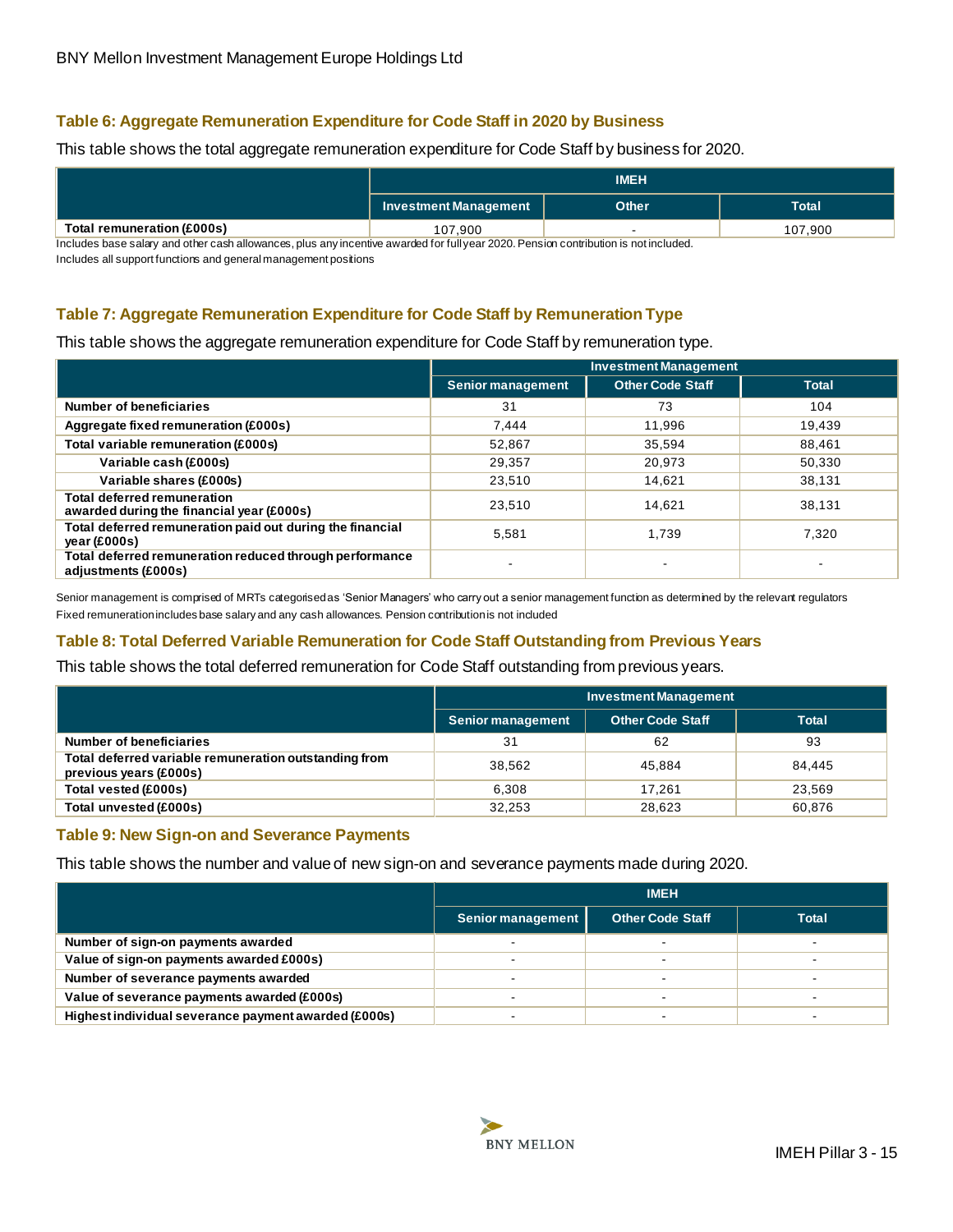# **Table 10: Number of Individuals being Remunerated EUR 1 million or more**

This table shows the number of individuals being remunerated €1m or more.

| Number of individuals being remunerated $\ge$ EUR 1 m | <b>IMEH</b> |
|-------------------------------------------------------|-------------|
| <b>EUR 1m - EUR 1.5m</b>                              | 12          |
| $EUR$ 1.5m - $EUR$ 2m                                 | 3           |
| <b>EUR 2m - EUR 2.5m</b>                              |             |
| EUR $3m - EUR$ $3.5m$                                 |             |
| EUR $4m - EUR$ 4.5m                                   |             |
| EUR $6.5m - EUR$ 7m                                   |             |
| EUR $8m$ – EUR $8.5m$                                 |             |
| EUR 11m - EUR 11.5m                                   |             |